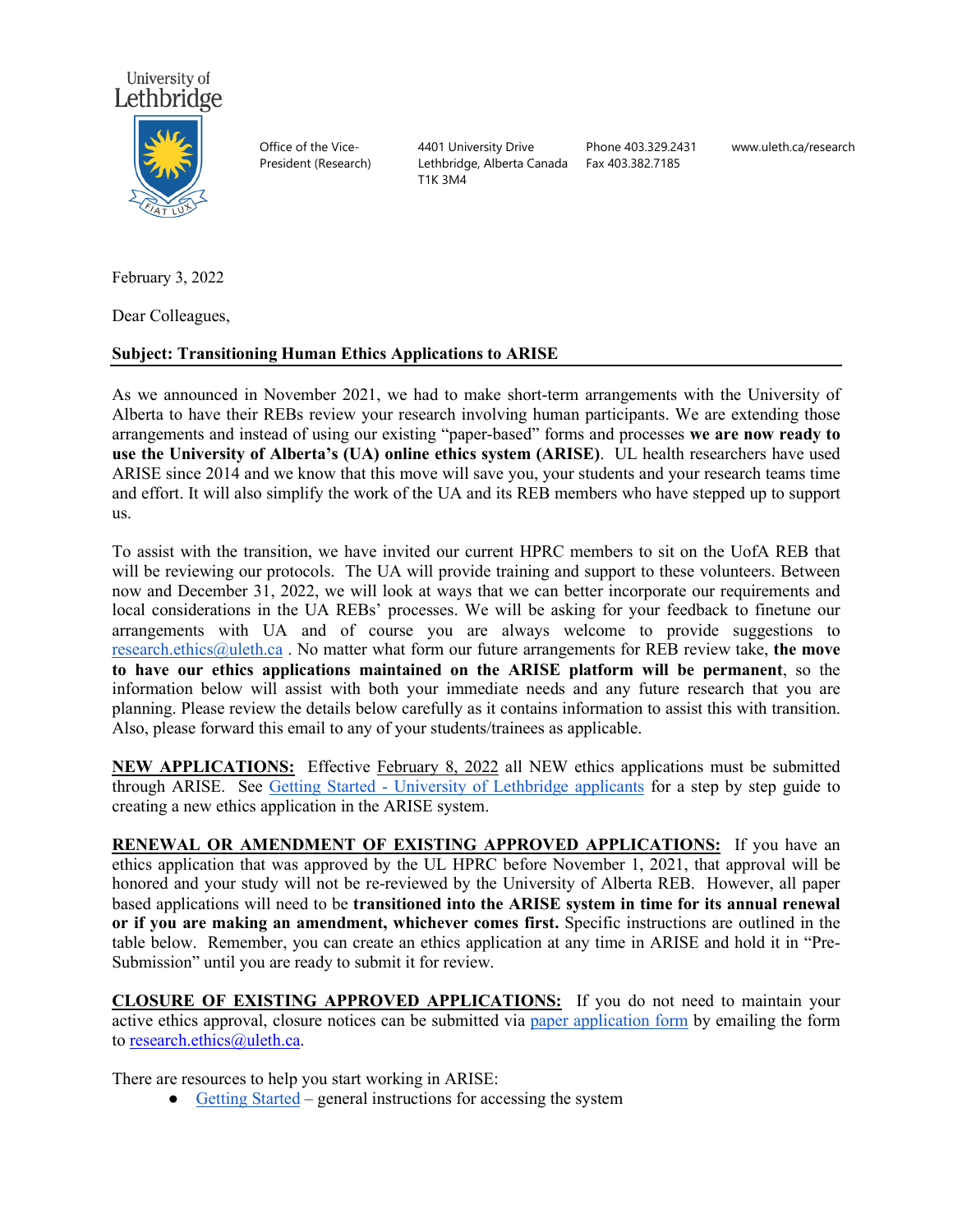- [Getting Started for University of Lethbridge Researchers](https://docs.google.com/document/d/1kLxnwBT7hC4G3DTPfg8FOeiIGkb3XKQhZdBxqw6AgoI/edit) instructions specifically for UofL applicants
- ARISE Help  $& Video Tutorials additional resources for using the system$
- [Human Participant Forms and Guidance](https://www.ualberta.ca/research/research-support/research-ethics-office/forms-cabinet/forms-human.html) templates for consent documents and guidance documentation, including the [full UA REB application form](https://www.ualberta.ca/research/media-library/reo/human-ethics-files/forms-files/human-application-form-sample_2021.pdf)

If you have any questions about ARISE or the UA REBs, contact  $reoffice@ualberta.ca.$  This is the general help inbox for the UA Research Ethics Office and your inquiry will be answered or redirected as needed. Once your application is in the system, a REB Specialist will be assigned to your study and will be able to answer specific questions about ethics application via email within ARISE. Finally, Ms K Kordov, the Associate Director of REO, has offered to do some online ARISE training sessions, if there is interest in such training.

For general information about this transition, you can contact the University of Lethbridge Office of Research Innovation Services, Keiko McCreary at research.ethics@uleth.ca.

**Thank you in advance for your assistance and cooperation as we navigate this new system**.

Sincerely,

ath

Dr. Dena McMartin, PhD, PEng, PAg Vice-President (Research)

*Enclosure: How to Submit Your Ethics Application in ARISE*